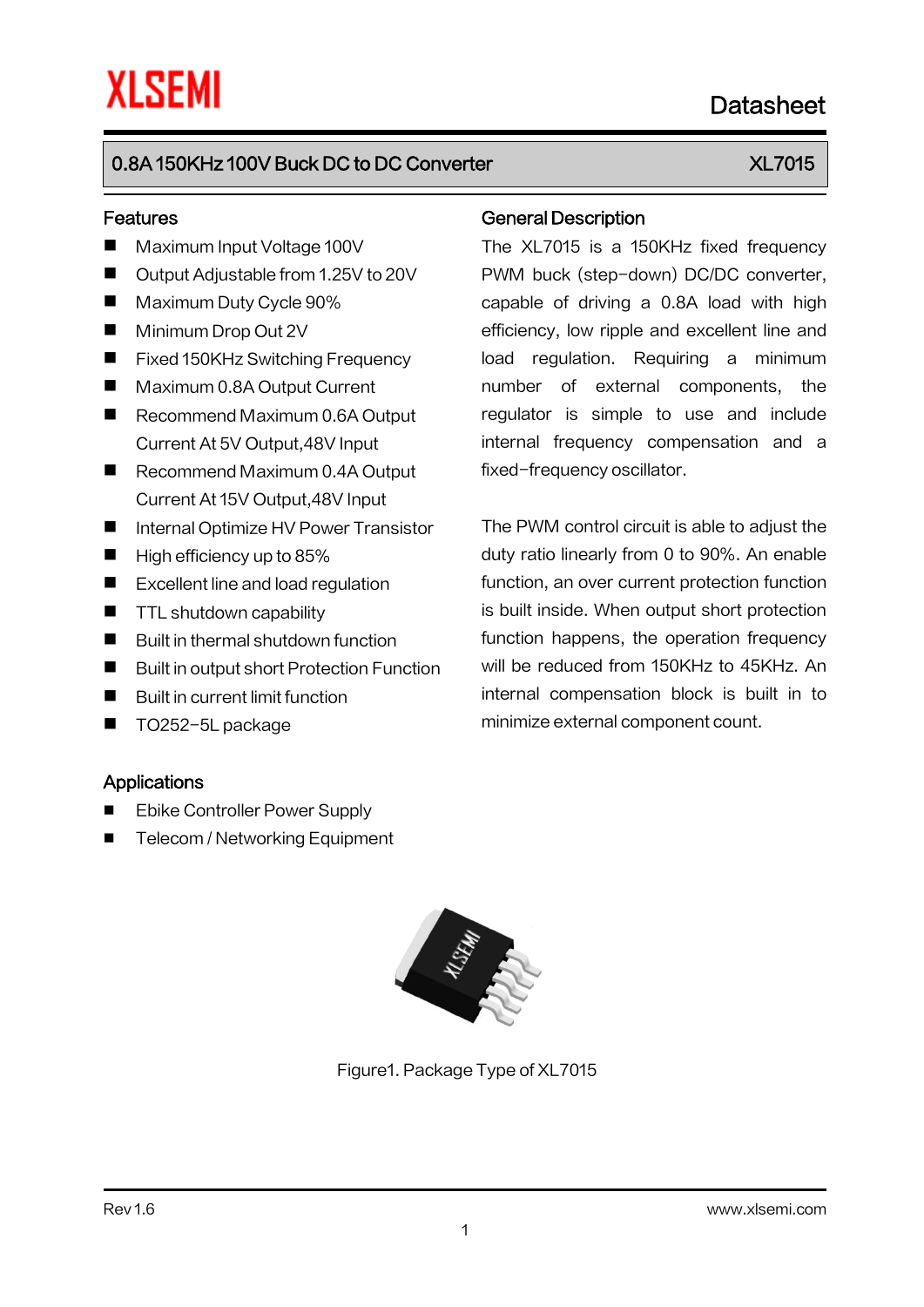# **XLSEMI** Datasheet

# 0.8A 150KHz 100V Buck DC to DC Converter **XL7015**

### Pin Configurations



# Metal Tab is GND

Figure2.Pin Configuration of XL7015 (Top View)

Table 1Pin Description

| <b>Pin Number</b> | <b>Pin Name</b> | <b>Description</b>                                                |
|-------------------|-----------------|-------------------------------------------------------------------|
|                   | <b>VIN</b>      | Supply Voltage Input Pin. Bypass Vin to GND with a suitably       |
|                   |                 | large capacitor to eliminate noise on the input.                  |
| 2                 | <b>SW</b>       | Power Switch Output Pin (SW). Output is the switch node that      |
|                   |                 | supplies power to the output.                                     |
| 3                 | <b>GND</b>      | Ground Pin. Care must be taken in layout. This pin should be      |
|                   |                 | placed outside of the Schottky Diode to output capacitor          |
|                   |                 | ground path to prevent switching current spikes from inducing     |
|                   |                 | voltage noise into XL7015. The exposed PAD is GND.                |
|                   | <b>FB</b>       | Feedback Pin (FB). Through an external resistor divider           |
| 4                 |                 | network, Feedback senses the output voltage and regulates it.     |
|                   |                 | The feedback threshold voltage is 1.25V.                          |
| 5                 | EN              | Enable Pin. Drive EN pin low to turn on the device, drive it high |
|                   |                 | to turn it off. Floating is default low.                          |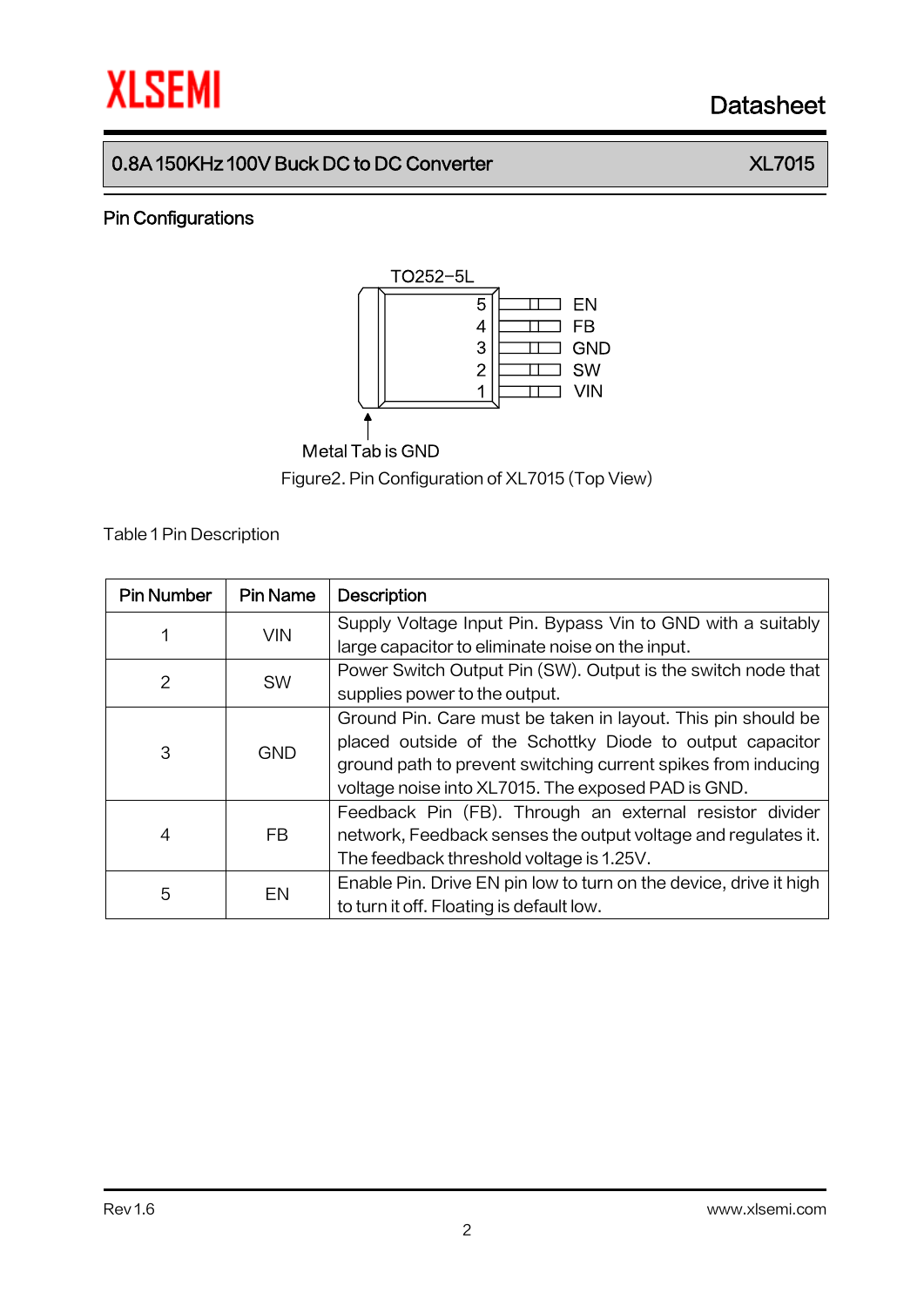# **XLSEMI** Datasheet

# 0.8A 150KHz 100V Buck DC to DC Converter  $X L 7015$

### Function Block



Figure3. Function Block Diagram of XL7015



#### Figure4. XL7015 Typical Application Circuit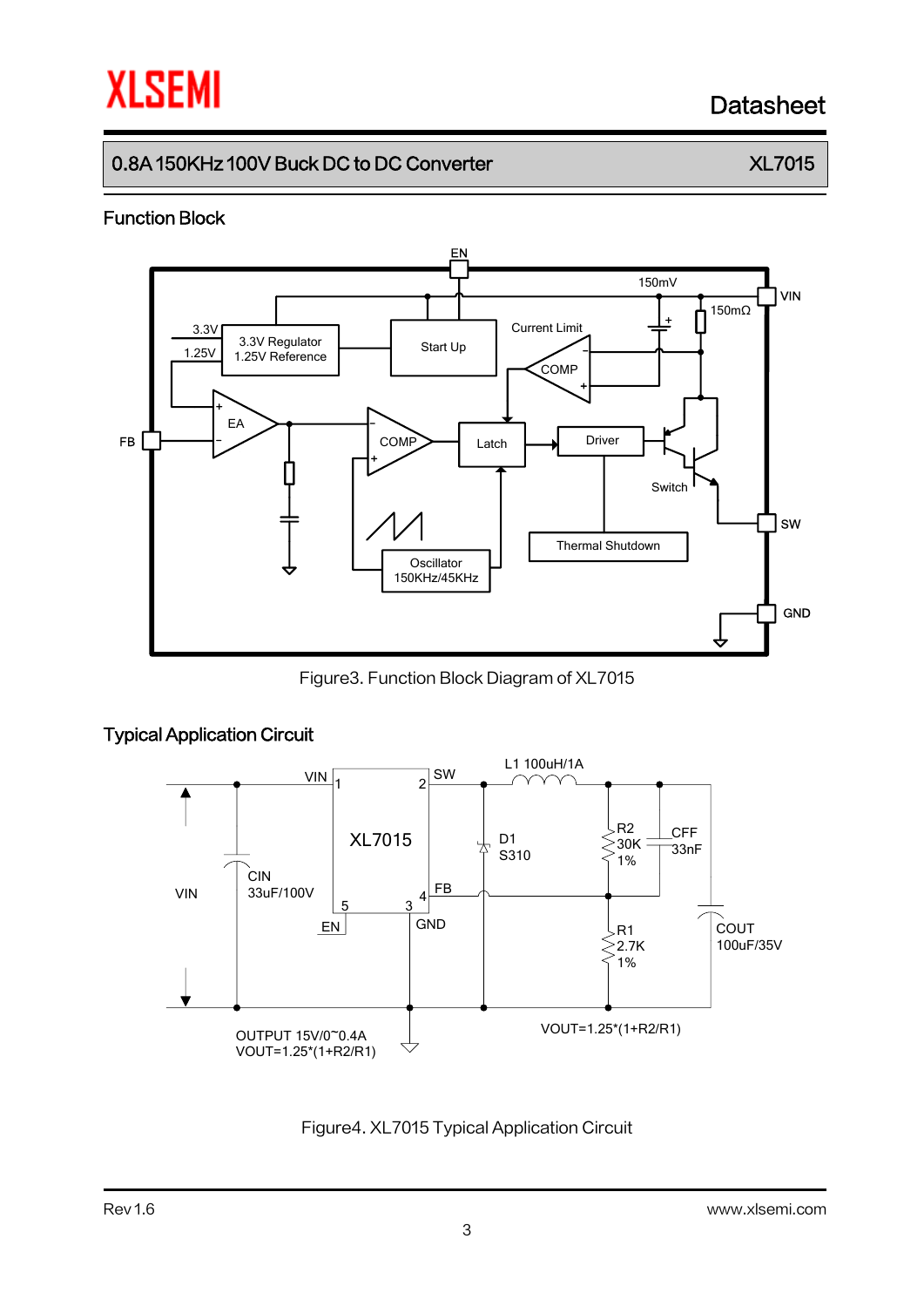### 0.8A 150KHz 100V Buck DC to DC Converter  $X L 7015$

#### Ordering Information

| Order Information | Marking ID      |          | Package Type   Packing Type Supplied As |
|-------------------|-----------------|----------|-----------------------------------------|
| XL7015E1          | <b>XL7015E1</b> | TO252-5L | 2500 Units on Tape & Reel               |

XLSEMI Pb-free products, as designated with "E1" suffix in the par number, are RoHS compliant.

### Absolute Maximum Ratings (Note1)

| Parameter                                    | Symbol           | Value              | Unit        |  |
|----------------------------------------------|------------------|--------------------|-------------|--|
| Input Voltage                                | Vin              | $-0.3$ to 100      | V           |  |
| Feedback Pin Voltage                         | $V_{FB}$         | $-0.3$ to 7        | V           |  |
| EN Pin Voltage                               | $V_{EN}$         | $-0.3$ to 7        | V           |  |
| Output Switch Pin Voltage                    | $V_{sw}$         | $-0.3$ to Vin      | V           |  |
| <b>Power Dissipation</b>                     | P <sub>D</sub>   | Internally limited | mW          |  |
| Thermal Resistance (TO252-5L)                |                  | 50                 | °C/W        |  |
| (Junction to Ambient, No Heatsink, Free Air) | $R_{JA}$         |                    |             |  |
| <b>Maximum Junction Temperature</b>          | $T_{J}$          | $-40$ to 150       | $^{\circ}C$ |  |
| <b>Operating Junction Temperature</b>        | $T_{J}$          | $-40$ to 125       | $^{\circ}C$ |  |
| Storage Temperature                          | T <sub>STG</sub> | $-65$ to 150       | $^{\circ}C$ |  |
| Lead Temperature (Soldering, 10 sec)         | $T_{LEAD}$       | 260                | $^{\circ}C$ |  |
| ESD (HBM)                                    |                  | >3000              | V           |  |

Note1: Stresses greater than those listed under Maximum Ratings may cause permanent damage to the device. This is a stress rating only and functional operation of the device at these or any other conditions above those indicated in the operation is not implied. Exposure to absolute maximum rating conditions for extended periods may affect reliability.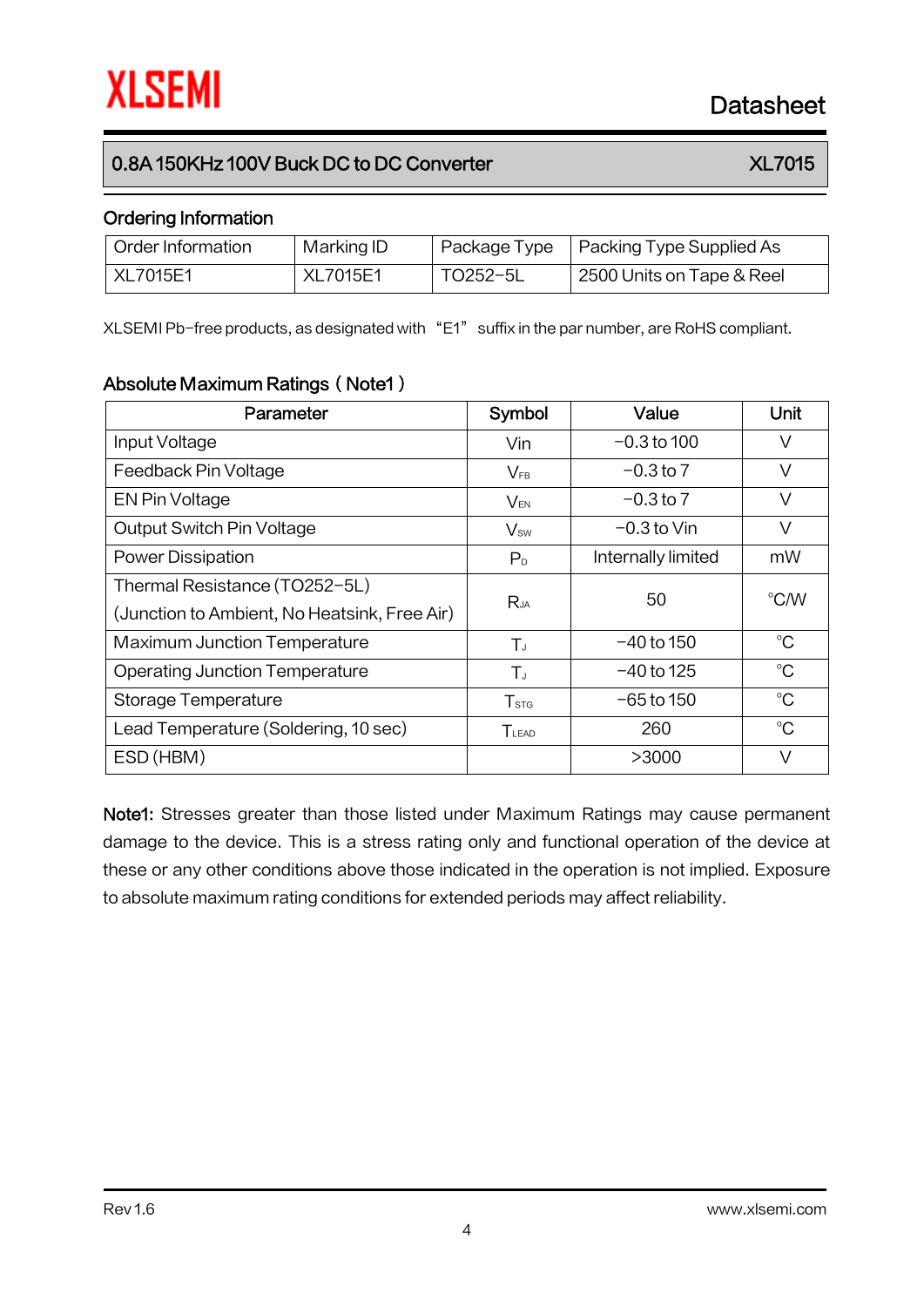## 0.8A 150KHz 100V Buck DC to DC Converter  $X L 7015$

#### XL7015 Electrical Characteristics

T<sup>a</sup> = 25℃;unless otherwise specified.

| Symbol                                 | Parameter  | <b>Test Condition</b>                                  | Min.  | Typ. | Max.  | Unit |  |
|----------------------------------------|------------|--------------------------------------------------------|-------|------|-------|------|--|
| System parameters test circuit figure4 |            |                                                        |       |      |       |      |  |
| <b>VFB</b>                             | FB Voltage | Vin = 20V to 80V, Vout=15V<br>$Iload = 0.1A$ to $0.4A$ | 1.225 | 1.25 | 1.275 | V    |  |
| η                                      | Efficiency | Vin=36V, Vout=15V<br>$Iout=0.4A$                       |       | 86   |       | %    |  |
| η                                      | Efficiency | Vin=48V, Vout=15V<br>$Iout=0.4A$                       |       | 83   |       | $\%$ |  |
| η                                      | Efficiency | Vin=60V, Vout=15V<br>$Iout=0.4A$                       |       | 81   |       | %    |  |

### Electrical Characteristics (DC Parameters)

Vin = 48V, GND=0V, Vin & GND parallel connect a 33uf/100V capacitor; Iout=0.2A, T<sup>a</sup> = 25℃; the others floating unless otherwise specified.

| <b>Parameters</b>                | Symbol                  | <b>Test Condition</b>                    | Min. | Typ. | Max. | Unit       |
|----------------------------------|-------------------------|------------------------------------------|------|------|------|------------|
| Input operation voltage          | Vin                     |                                          | 5    |      | 80   | V          |
| Shutdown Supply Current          | $\mathsf{I}_\mathsf{S}$ | $V_{EN} = 2V$                            |      | 85   | 200  | uA         |
| Quiescent Supply Current         | $I_q$                   | $V_{EN} = 0V$ ,<br>$V_{FB} = 2V$         |      | 2.5  | 5    | mA         |
| <b>Oscillator Frequency</b>      | Fosc                    |                                          | 120  | 150  | 180  | <b>KHz</b> |
| <b>Switch Current Limit</b>      | <b>I</b> L              | $V_{FB} = 0V$                            |      | 1    |      | A          |
|                                  | $V_{EN}$                | High (Regulator OFF)                     |      | 1.6  |      | $\vee$     |
| <b>EN Pin Threshold</b>          |                         | Low (Regulator ON)                       |      | 0.8  |      |            |
| EN Pin Input Leakage             | Iн                      | $V_{EN} = 2.5V$ (OFF)                    |      | 6    | 20   | uA         |
| Current                          | $I_L$                   | $V_{EN} = 0.5V (ON)$                     |      | 1    | 10   | uA         |
| <b>Output Saturation Voltage</b> | $V_{CE}$                | $V_{FB} = 0V$<br>$I_{\text{out}} = 0.5A$ |      | 0.87 |      | $\vee$     |
| Max. Duty Cycle                  | $D_{MAX}$               | $V_{FB} = 0V$                            |      | 90   |      | %          |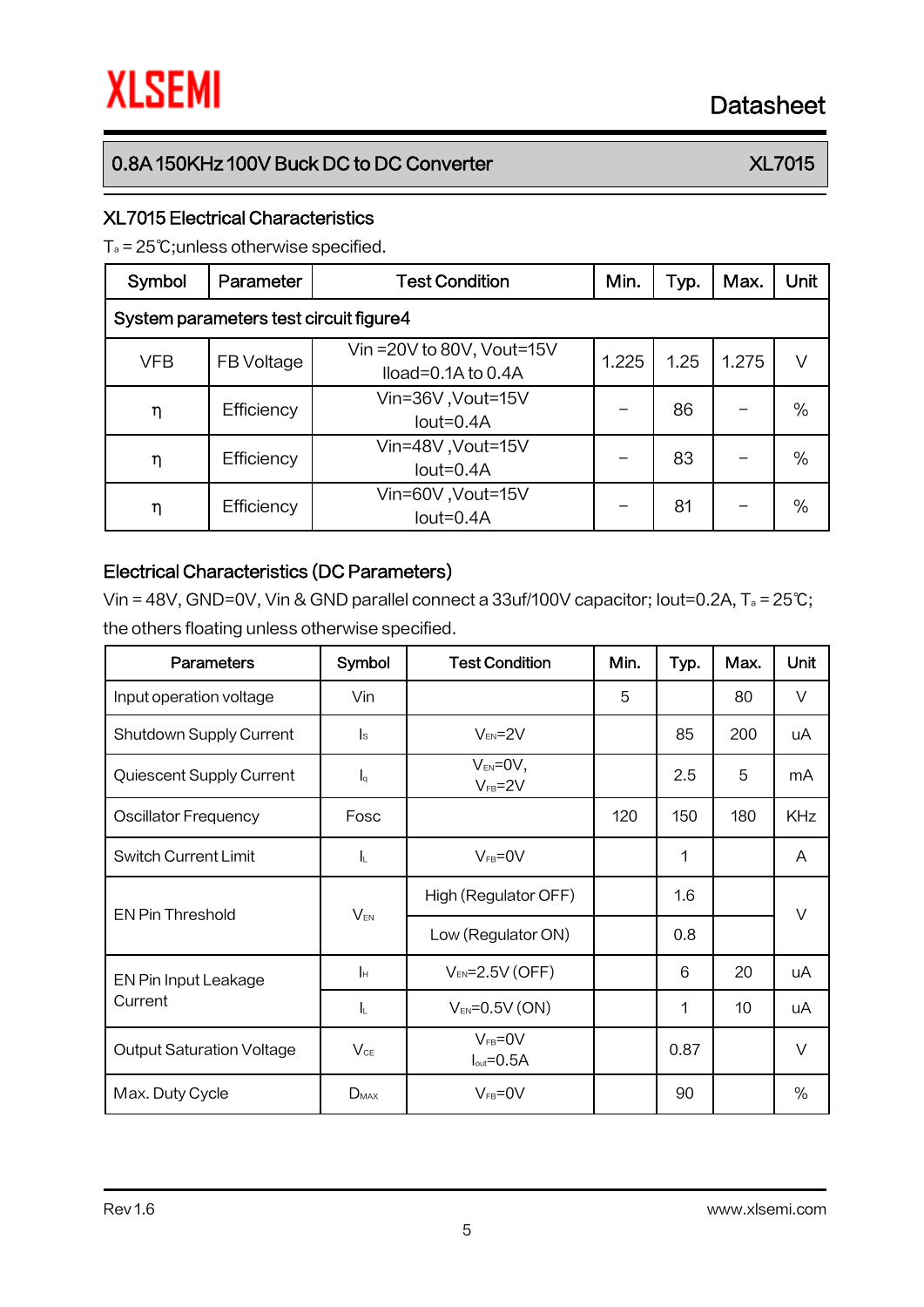# **XLSEMI**

# Datasheet

# 0.8A 150KHz 100V Buck DC to DC Converter  $X L 7015$

Typical System Application (Recommend output current safe work range)





Figure7.Max output current(VOUT=15V)



Figure5.Max output current(VOUT=5V) Figure6.Max output current(VOUT=12V)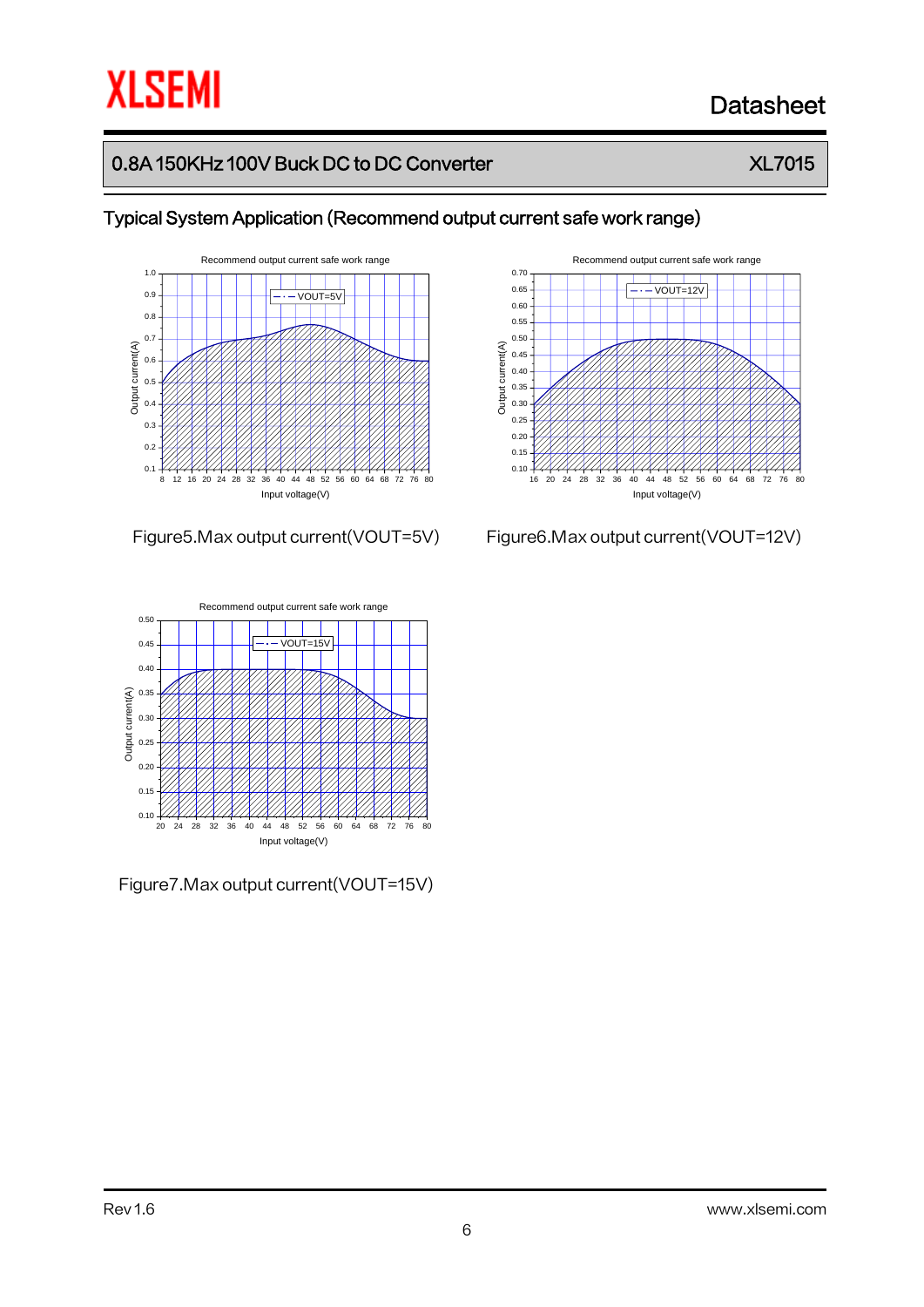# **XLSEMI**

# Datasheet

## 0.8A 150KHz 100V Buck DC to DC Converter  $X L 7015$

### Typical System Application(VOUT=15V/0.4A)



Figure8. XL7015 System Application (VIN=20V~80V, VOUT=15V/0.4A)



Figure9. XL7015 System Application (Efficiency VS Output Current)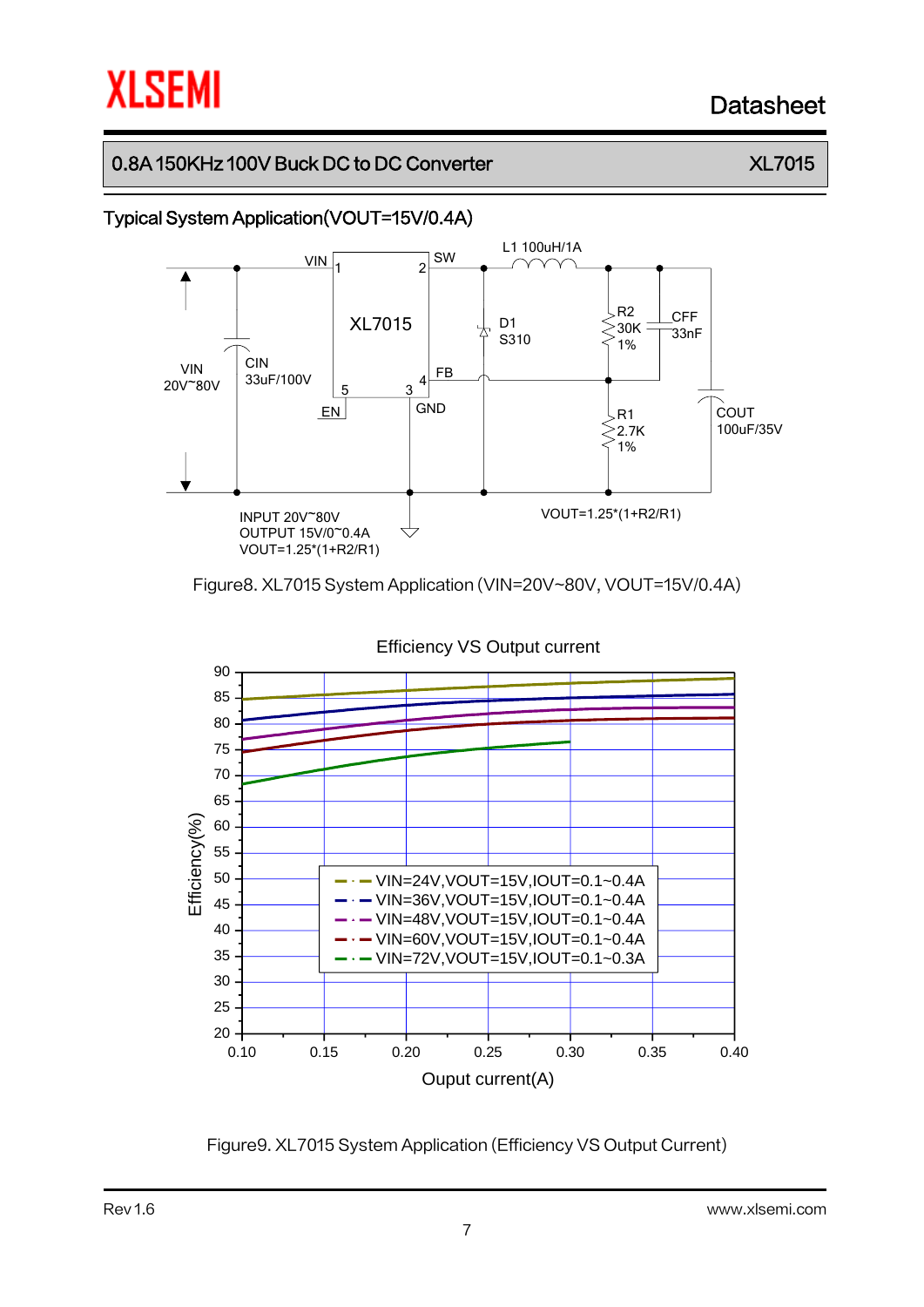# **XLSEMI**

# Datasheet

## 0.8A 150KHz 100V Buck DC to DC Converter  $X L 7015$



Figure10. XL7015 System Application (VIN=8V~80V, VOUT=5V/0.8A)



Figure11. XL7015 System Application (Efficiency VS Output Current)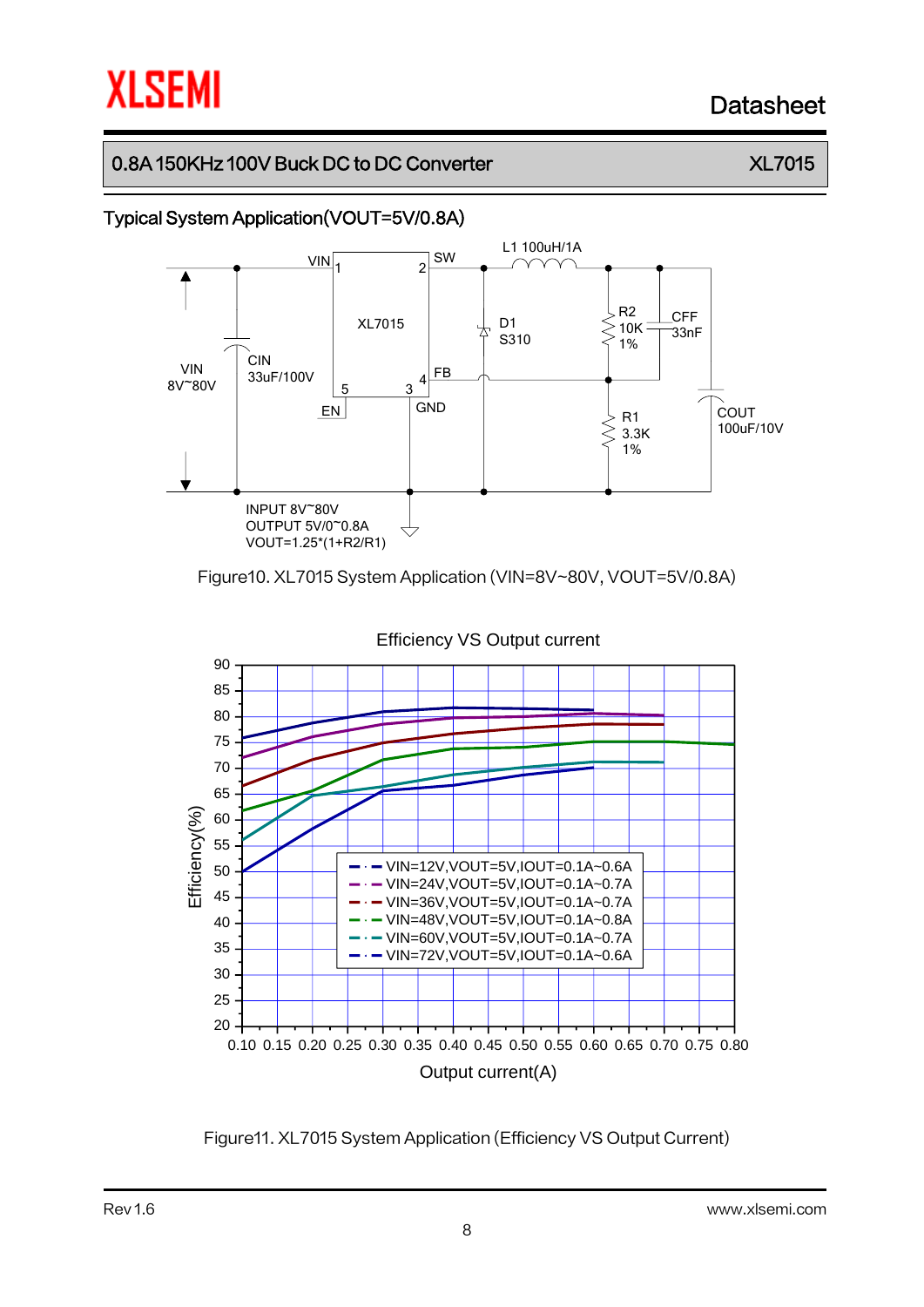# **XLSEMI** Datasheet

# 0.8A 150KHz 100V Buck DC to DC Converter  $X L 7015$

#### Package Information

#### TO252-5L Mechanical Dimensions